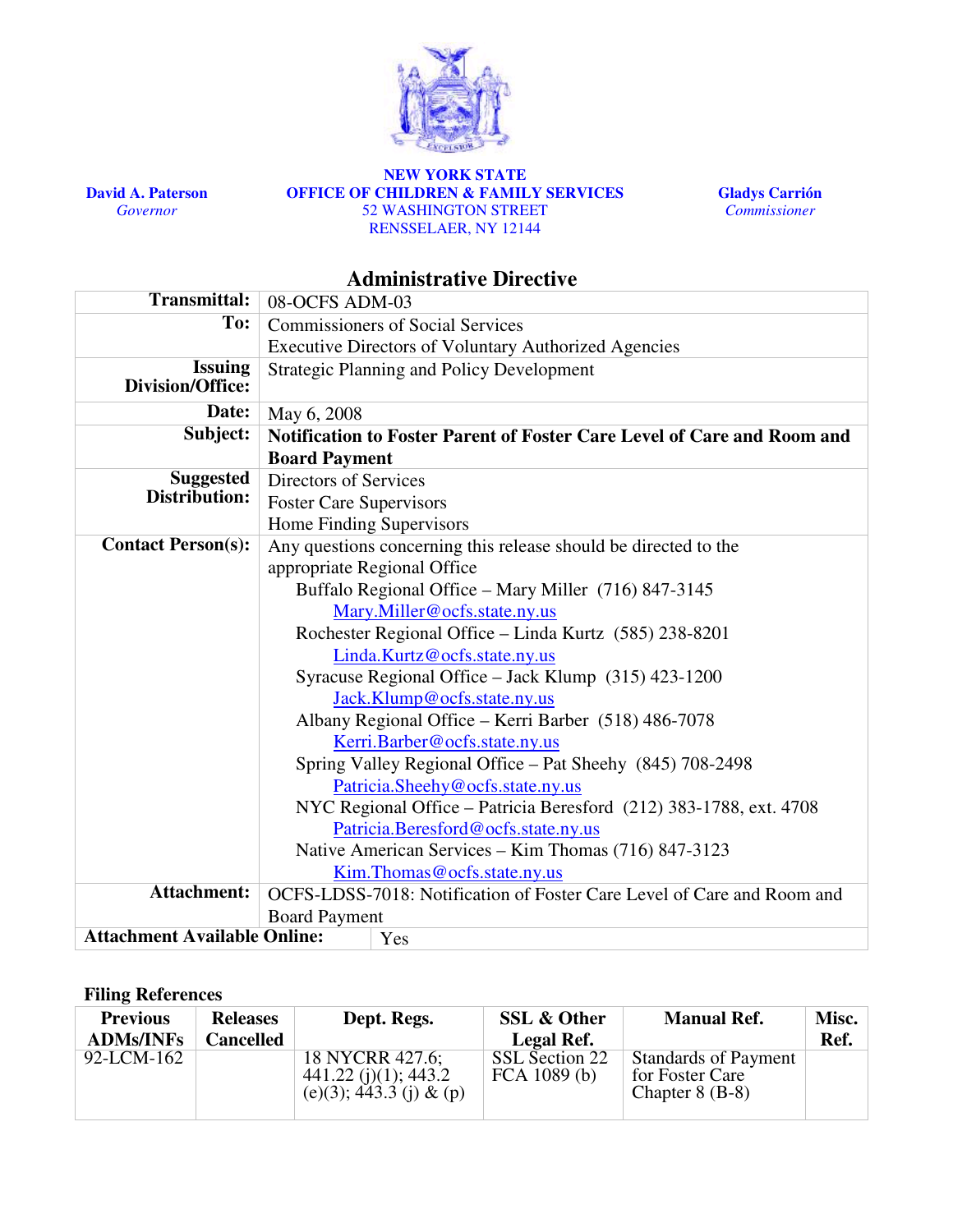## I. Purpose

The Office of Children and Family Services (OCFS) is issuing this Administrative Directive (ADM) to provide Local Departments of Social Services (LDSS) and voluntary authorized agencies with a standardized procedure to notify foster parents of the rate level and amount of the foster care room and board payment they are to receive for each individual foster child placed with them. The rate level and amount of foster care room and board payment must be set and the notification form must be completed by the LDSS or voluntary authorized agency and sent to the foster parents within 30 days of placement of a child in their home. Additionally, this notification informs the foster parents of their right to a conference, the right to a fair hearing to appeal a foster care level of care and associated room and board payment decision, and how to avail themselves of these rights.

## II. Background

Foster parents play a critical role in providing safe, temporary homes to children entrusted to their care. It is therefore incumbent upon the LDSS or voluntary authorized agency to inform the foster parent(s) of the level of care determination and associated foster care room and board payment rate that will be paid for the care they provide each child, and where the payment rate is above the normal rate, a description of the child's qualifying condition or circumstance that requires payment at a rate above the normal rate. The Program Manual: Standards of Payment for Foster Care of Children requires that all foster parents and applicants must be advised of the requirements for designating children as special and exceptional and for receiving the higher payments for providing such care. The information must be included in the foster parent manual required by 18 NYCRR 443.3 (j). Certified and approved foster parents must be reimbursed for each child for whom they provide foster care in accordance with 18 NYCRR 443.3 (p) and 427.6.

Additionally, the foster parents must be informed of their right to a conference and their right to a fair hearing to appeal a foster care level of care and associated room and board payment rate decision, pursuant to Section 22 of the Social Services Law. Notification of the level of care determination and associated foster care room and board payment rate affords foster parents the opportunity to appeal the level of care determination and associated foster care room and board payment rate decision.

#### III. Program Implications

In order to establish a level of care and pay a foster care room and board rate at the special or exceptional rate, two separate requirements must be met. The first of these two requirements relates to the eligibility of the child and the second relates to the eligibility of the foster parents.

## • The Child

The LDSS, or voluntary agency, if so designated by the LDSS, must assess each foster child to determine if the child has any of the conditions or circumstances that qualify for special or exceptional rate in accordance with 18 NYCRR 427.6(c) and (d). If the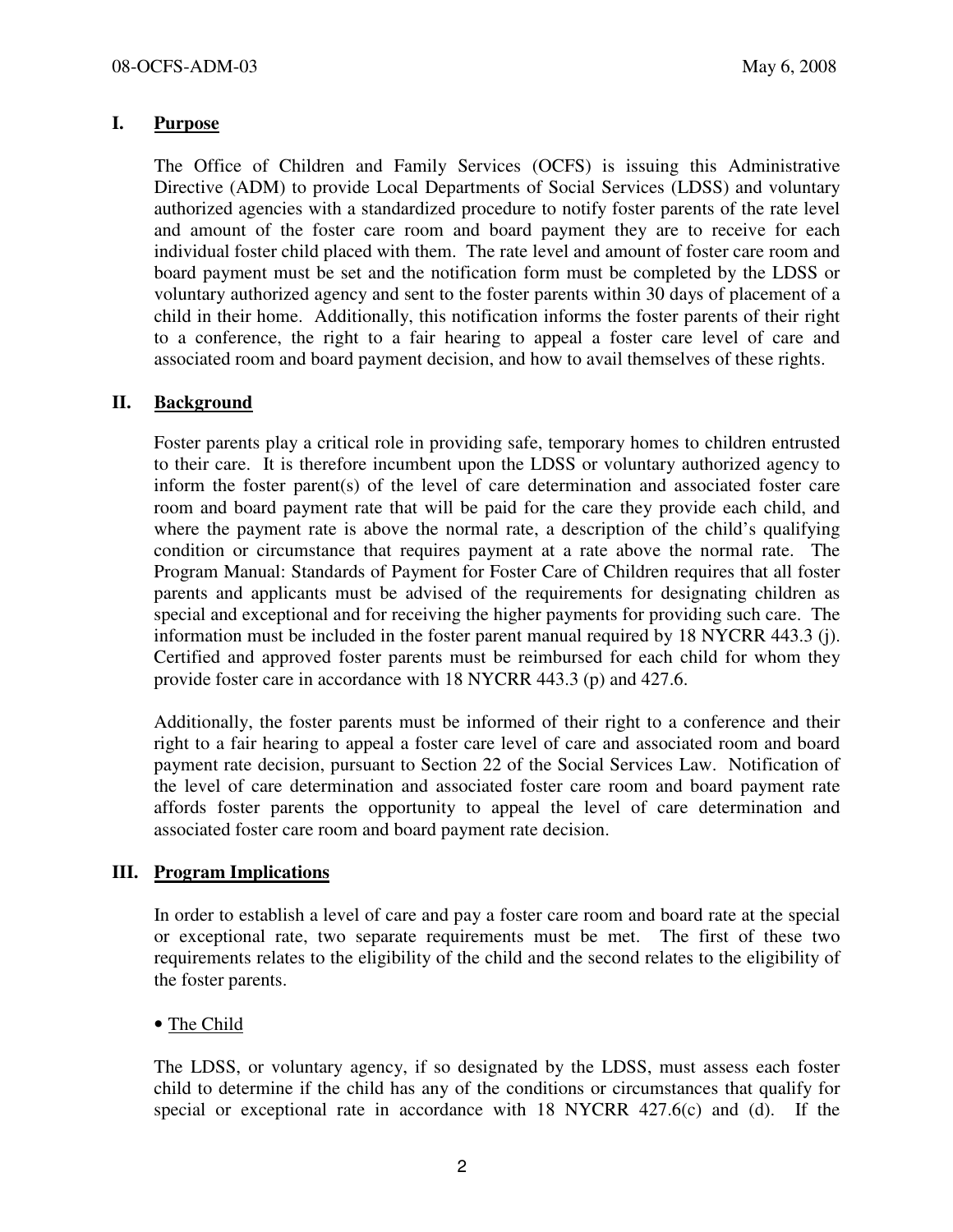assessment determines the child meets one of the listed conditions or circumstances, a rate above the normal rate is warranted for the child. If it is determined that the child has a condition equivalent to one of the listed conditions for special or exceptional rate, then the higher rate is appropriate only if: the equivalent condition has been approved by the local commissioner of the LDSS and a list of equivalent conditions has been prior approved as eligible by OCFS; or approved by OCFS within 60 days of approval by the local commissioner.

#### • The Foster Parent

In order for foster care payments to be made at a rate above normal, staff must determine if the foster parents have received the necessary training or possess the necessary skills or experience in accordance with 18 NYCRR 427.6(e) (2) and (3), as follows: have demonstrated their ability to care for foster children with special or exceptional conditions through past training and experience in nursing, special education, child care or the completion of or participation in special training provided by an authorized agency or other relevant training and experience; and actively participate in agency training for foster parents of *not less than four hours per year* in the case of providers of *special* foster care services and *not less than five hours per year* in the case of providers of *exceptional* foster care services.

In addition, in accordance with 18 NYCRR 427.6(e) (4) and (5), staff has determined that the foster parents can actively participate in case conferences; and that the foster parents are able to provide the intensive supervision and interpersonal relationships that are consistent with the child's therapeutic goals, including working with professionals involved in the child's treatment plan, such as physicians, nurses, social workers, psychologists and psychiatrists.

#### Conferences/Fair Hearings

The reverse side of form LDSS-7018 explains the foster parents' right to a conference and a fair hearing to review the level of care determination and associated foster care room and board rate to be paid and how to appeal this determination. The right to a fair hearing remains, regardless of whether the foster parents have requested a conference. Fair hearings must be requested within 60 days from the "notice date" at the top of the first page of the notice.

A foster parent is entitled to the following records related to the conditions or circumstances of the foster child in his or her care:

• the child's comprehensive health history, current health status and documentation of the health care needs of the foster child, pursuant to  $18$  NYCRR 441.22 (j)(1);

• documentation of the child's handicaps or behavior problems, school and educational experiences and the relationship of the child with the child's birth parents, pursuant to 18 NYCRR 443.2 (e)(3); and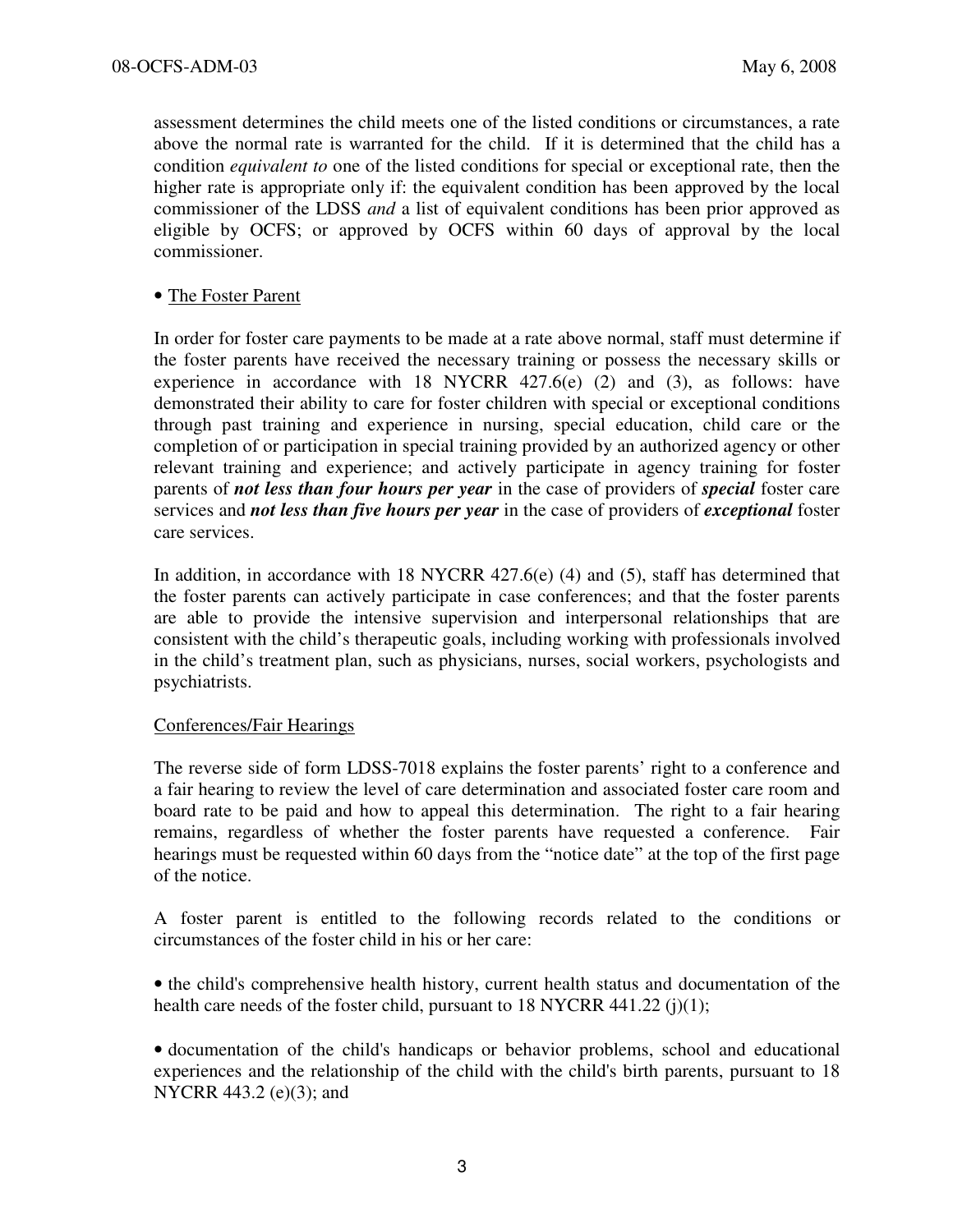• the most recent permanency hearing report for the child, with any court modifications, pursuant to Section 1089 (b) of the Family Court Act.

Since a foster parent's access to such records is independent of a fair hearing request, the foster parent may already have received a copy of the records. In the event of a foster parent's request for records related to the fair hearing, the LDSS must either confirm that the foster parent has a copy of the records or provide a copy of the records to the foster parent for use at the fair hearing.

## IV. Required Actions

The rate level and amount of foster care room and board payment must be set and the notification form "Notification of Level of Care and Foster Care Room and Board Payment" (OCFS-LDSS 7018; revised 04/08) must be completed by the LDSS or voluntary authorized agency and mailed to the foster parents within 30 days of placement of a child in the foster home, or within 30 days of a change in the rate level for a child already placed in the foster boarding home. The mailing date is to be entered in the "notice date" field (top, left of form). Notification is required in each instance when a child is placed in a new foster boarding home, including emergency placements; whenever a foster child is moved from an existing placement to a foster boarding home; and whenever the **rate level** changes for any reason, including for a foster child who remains in the same foster boarding home. When entering the "Amount of foster care room and board payment is  $\delta$ " on the form, only the discrete amount for room and board associated with the designated rate level from the Benefit Issuance and Control System (BICS) rate table is to be included, along with the effective date.

In addition to recording the rate level, a description of the qualifying condition or circumstance is to be recorded on the form.

Furthermore, the LDSS is required to send this notification to all foster parents who currently have foster children placed in their homes for whom such notification had not been previously provided. Such notification must be sent at the time of the next foster parent recertification or re-approval, or within 30 days of any rate level change, whichever is earlier. The LDSS may delegate the responsibility for notification to the voluntary authorized agency with which the child is placed, if such arrangement is reflected in the Model Contract in effect between the LDSS and the voluntary authorized agency. Such arrangement must be included in the program narrative that is attached as Schedule A.

Attached to this ADM is the form "Notification of Foster Care Level of Care and Room and Board Payment" that must be used for these purposes. A completed copy of the form must be placed in the foster parent(s) record as a means of verification that said notification has been sent and also documented in the foster parents' CONNECTIONS FAD record, in FAD contacts. If record access is requested in conjunction with a request for a fair hearing, the documents listed in the Program Implications section of this ADM are to be promptly provided.